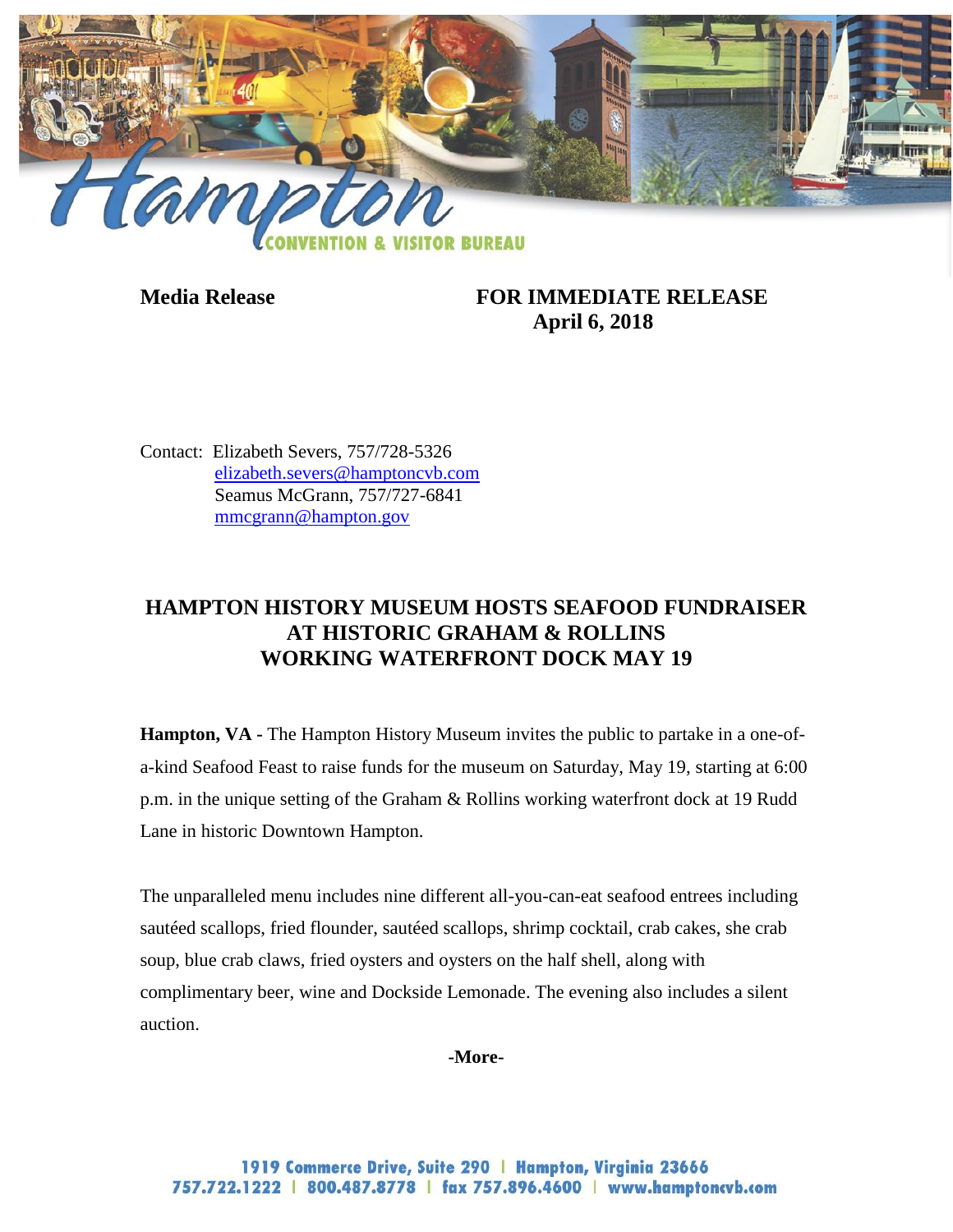## **HAMPTON HISTORY MUSEUM HOSTS SEAFOOD FUNDRAISER AT HISTORIC GRAHAM & ROLLINS WORKING WATERFRONT DOCK MAY 19- Page 2**

"The location and menu are truly unique. It reminds us of the role the seafood industry has played in Hampton. The ticket proceeds will provide us the opportunity to enhance the museum's programming efforts, not only from the seafood perspective, but also other areas of Hampton's rich history and its continuing importance," says museum board member and former Hampton Mayor Jimmy Eason.

Tickets are \$100 per person, and only a limited number are available. Tickets may be purchased in the Hampton History Museum gift shop, or with a debit or credit card by calling 757-727-6824.

Sponsors: Old Point National Bank, Pomoco Chrysler Dodge Jeep Ram of Hampton, Graham & Rollins, Inc., Hampton Rotary Club.

Additional Financial Support: Cindy and Rick Bagley, Bluewater Yacht Companies by Judy and Chris Hall, Donna and Whiting Chisman, Customs House Marina by James D. Holt, Dr. and Mrs. William A. Delacey, Midge and Jimmy Eason, Ann Gordon and Rusty Evans, Linda and Jack Ezzell, Hampton Conventions and Visitor Bureau, Harrison and Lear by Tommy Thompson, Cindy and Larry Hyman, Kaufman and Canoles, PC, Cheryl and Jim Lockwood, M. Price Distributing Company, Paint Supply Company by Brenda and Robbie Wood, Peninsula Community Foundation, Marianne and Hal Prentiss, R. Hayden Smith Funeral Home by Bob, Tim and Kevin Smith, Sentara CarePlex Hospital, Kim and Jamie Shoemaker, Robert Shuford, Sr., Lori and Rob Shuford, Ann and Jim Tormey, Anna Van Buren.